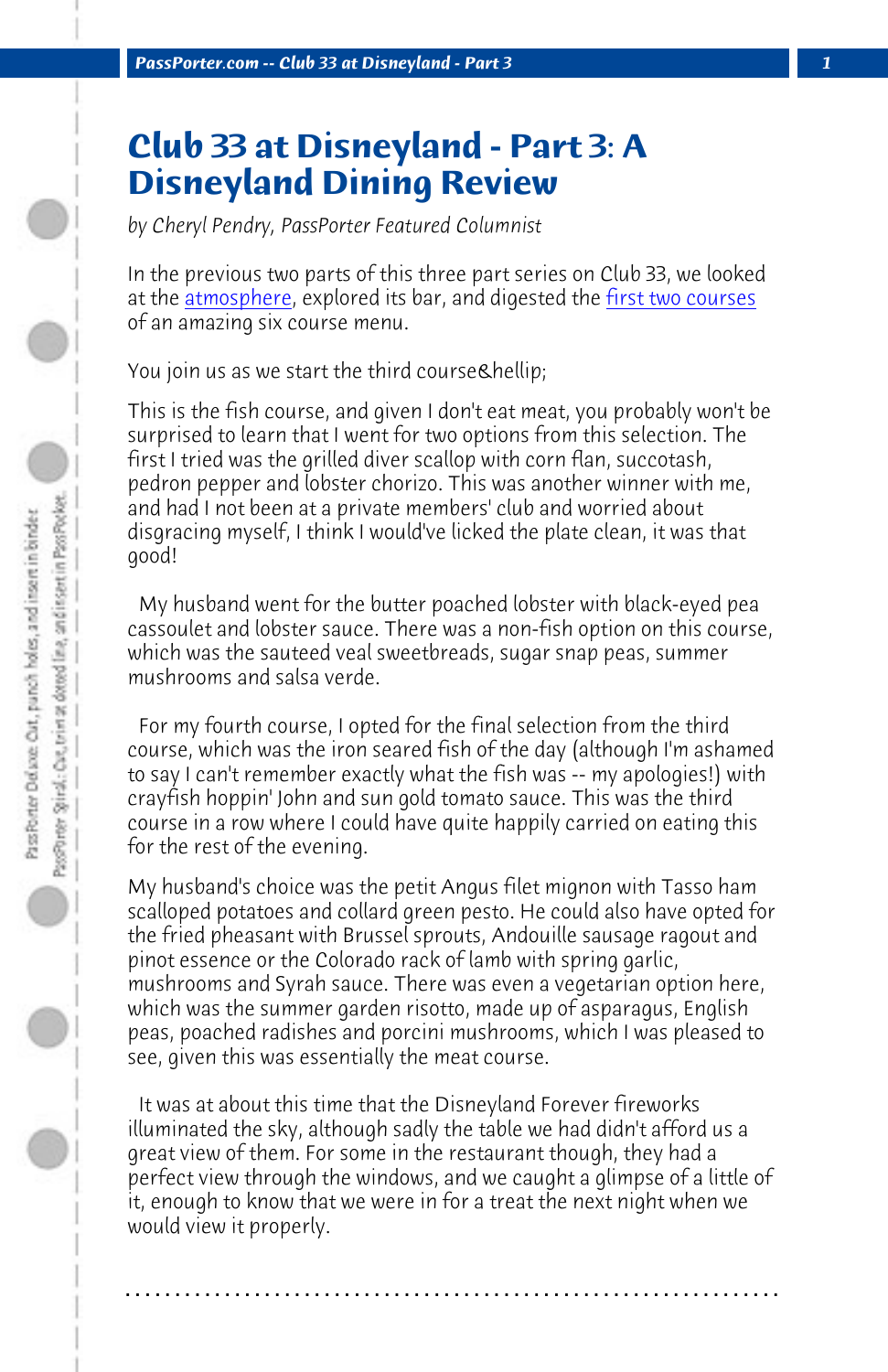I had decided to go the whole hog and get all six courses, although much of our table opted out of the cheese course, which is what came next. I felt though that this was a unique experience, and I may as well sample everything! On the menu that night was chevre panna cotta and artisanal cheese with wine poached figs, fig velvet, quince paste and pistachio butter on toasted brioche. Sadly, this was my least favourite dish of the night, as I wasn't keen on the chevre panna cotta, or the pistachio butter. I guess, even at some of the best restaurants, they can't always be perfect.

 Then it was on to the final course of the night, the dessert! I immediately ruled out "peaches and cream", made up of vanilla panna cotta, poached peaches, raspberry pate and shortbread, as sadly I'm allergic to peaches, but I had some difficult decisions to make besides that. I was tempted by the organic chocolate marquise, passion fruit sorbet and pecan brittle, although I wasn't sure about the sweet corn crème brulee with blueberry compote, blueberry ginger soda and pecan madeleine, as that sounded a bit radical to me.

 I ended up going for the safe choice of the Mississippi molten chocolate cake with vanilla bean marshmallows and cafe au lait ice cream. I wasn't sure about the marshmallows, as they made the dish very sweet, but the wonderful taste of the cake and the ice cream did make up for that slightly. My husband opted for the warm monkey bread with old fashioned vanilla ice cream and candied pecan madeleine, complete with a happy birthday wish on the plate, as our servers had heard he'd recently celebrated that, which was a lovely touch.

 The only thing I wish I had known was that the tea we ordered at the end of the meal was an extra charge, and a steep one at that, \$10 each! Talking of money, the check came to \$250 for both our meals and my wine pairing, which also included a members' 20% discount, which was a nice touch. So was it worth it? Absolutely every last penny, and I'd do it again in a heartbeat. It was a truly unique experience, and the fact it's a private members' club makes it even more special. The atmosphere is very special there, it's a lot more friendly and relaxing than I expected it to be, the service excels and the food is superb. What's not to like about it? If you ever get a chance to visit Club 33, definitely take it. I can assure you that you won't be disappointed.

*About The Author: Cheryl and husband Mark live in England and love to travel, particularly to America. They are in the process of visiting every Disney theme park around the world, having already been to Disneyland Resort Paris, Hong Kong Disneyland and both American Disney resorts. They*

**. . . . . . . . . . . . . . . . . . . . . . . . . . . . . . . . . . . . . . . . . . . . . . . . . . . . . . . . . . . . . . . . . .**